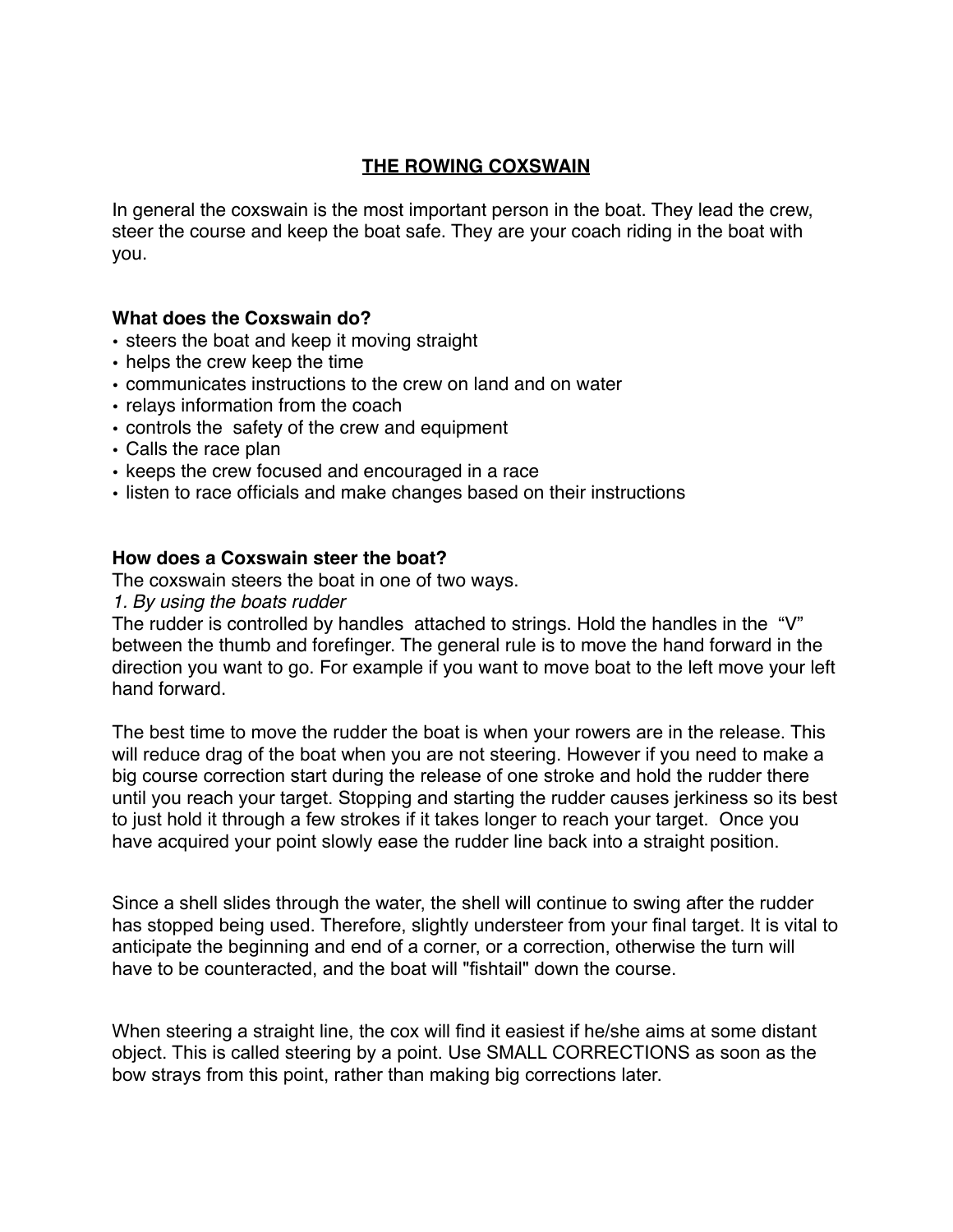#### *2. By asking the crew to pull harder on one side of the boat*

- By asking the crew to "ease it off"- the boat should move the boat toward the SAME side assuming that the rowers on the opposite side are rowing with the same pressure. for example "**Ease it off Port"** will move the boat to port.
- By asking rowers to pull harder on one side should move the boat towards the OPPOSITE side. For Example:" **Hard on Port"**- should move the boat towards starboard.

#### **How does a Coxswain make "calls"?**

The coxswain should make calls in a clear, calm and firm voice. Speak loudly but, DO NOT YELL unless you need to in an urgent situation. There are a list of common calls a coxswain and rowing crew should be familiar with ( see below).

Think of it this way: You are in charge of four or eight teammates who are relying on you for direction, encouragement, and lot information, and their safety. Always try to be positive!

You will use a "cox box" sound system that will enable you to speak to each rower as if you are sitting right next to her in the boat. All coxes work diligently to obtain a style of speaking that is comfortable for them and in a tone to which the rowers will respond. Some rowers try to emote what they are calling in the tone and cadence of how the speak the call. For example, when making a call to try and get the catches cleanly in the water together ("IN") the tone and cadence will be sharp and short.

Sometimes its okay to hold back some information. If your boat is being walked through by a boat two lanes over, don't give them updates on how fast you're falling behind. You must keep your crew from losing hope, even if it means lying about gaining seats back.

Calls are always delivered in a format that lets the crew know what task to do, followed by a pause then a command to complete the task. The pause allows the crew to process what is asked of them and position themselves to complete the task. For example: "WALK IT FORWARD" ( Task), "READY" (pause), "WALK" (complete task).

#### **How does a Coxswain maintain a safe environment for the crew?**

The coxswain must always be aware of what is happening around the boat both on land and on the water. The coxie must be in charge of all commands when moving the boat on land and on water. An awareness of possible obstacles including water hazards, bystanders and other boats is imperative. Be aware of changing weather conditions and how to accommodate them. This is especially important with wind and storms. The coxie should be aware of safety protocol if there should be an accident or if the boat should tip. Having proper safety equipment in the boat at all times is a must. The coxie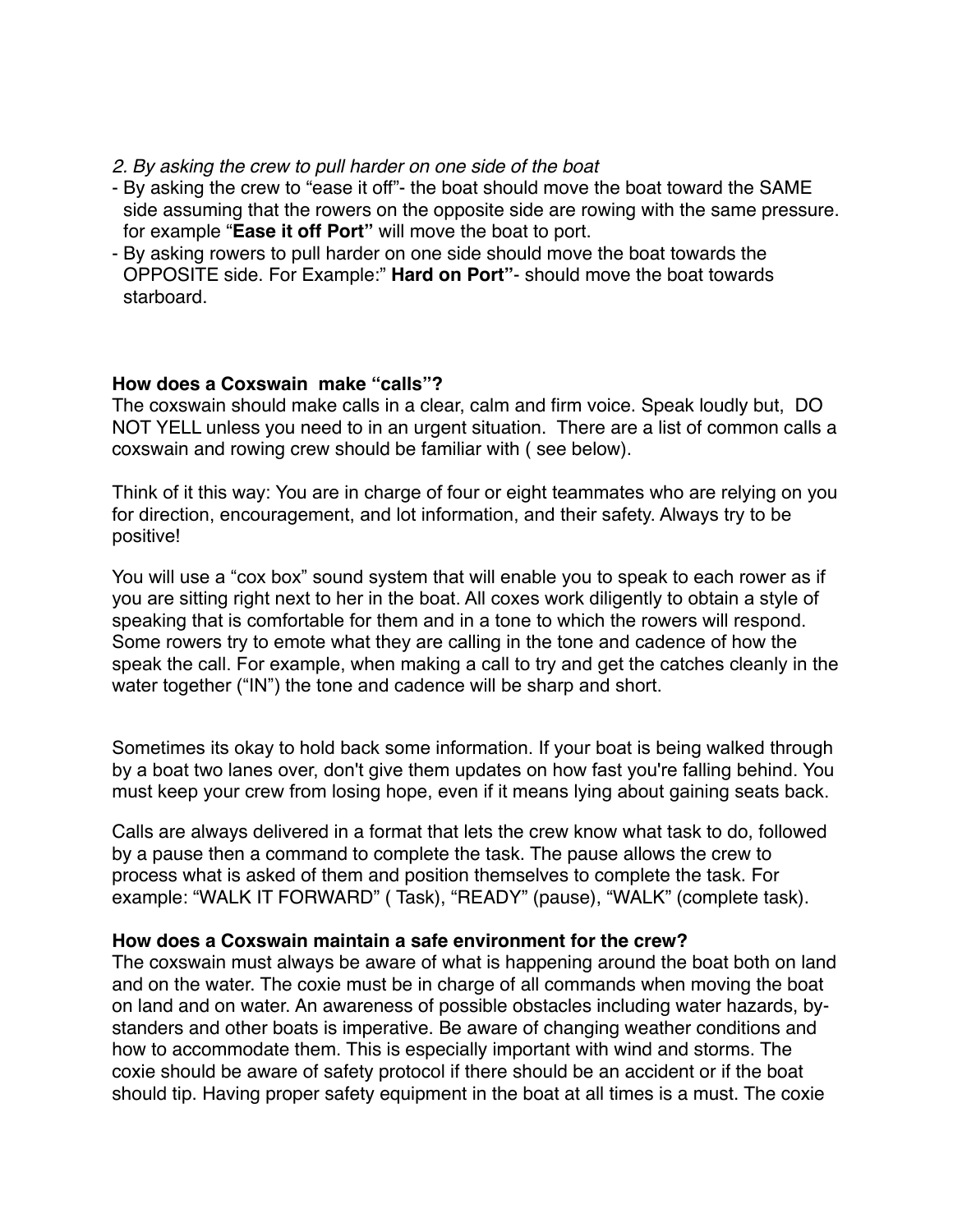should know and follow the traffic pattern for the harbour or race course the crew will be rowing in.

\*\*\* Most importantly- the crew must be respectful of the coxie at ALL times. When the coxie requests silence this should be obeyed. In order to ensure a safe environment the crew must always be completely attentive to a coxie's order unless there is something that a coxie cannot see. \*\*\*

#### **How does a Coxswain keep the crew focused and encouraged in a race?**

The coxswain should keep a crew motivated during a race. Rowing is a sport of mental focus and it is easy to feel out of control when racing. The coxie must be able to refocus the crew to the task at hand and motivate them to pull harder. This is not accomplished by yelling at them. Here are some suggestions to help motivate your crew:

- 1. Before a race develop a race plan with your crew. Identify parts of the race where motivation can slide and create a list of strategies to move the crew forward.
- 2. Develop a list of motivating calls the crew would like relayed during a race.
- 3. Be positive but don't directly lie to them. Telling them they are almost there when they aren't won't get you anywhere.
- 4. Call each crew members name during the race to re-focus them in the boat. Give them a command they may need to focus on. This maybe a predetermined call the rower feels they may needed to be reminded of. For example "Sarah- quick hands away".
- 5. Tell the crew where they are in the race- For example- "We are at the 1000m mark" OR "Only 10 strokes to the finish".
- 6. Tell the crew where they are in relationship to the other boats in the race. Rowers can't see what is behind them. Let them know how close or far away they are from boats that may be beating them.
- 7. "Chase" other boats down. This is an excellent strategy to gain position. For example- "I have 6 seat, over the next 10 strokes get me 5 seat." OR I have 5 give me 4 seat.". "Lets pull away and gain open water".
- 8. Don't yell at the crew. Speak in clear and firm voice. If you are in control, they will be in control. Be directive. You are their leader. It is ok to allow your tone to gain intensity and excitement if is appropriate. For example, get excited if you pass a boat or are in first at the finish!
- 9. Avoid repeating calls over and over again. This can lead to crew boredom and loss of focus.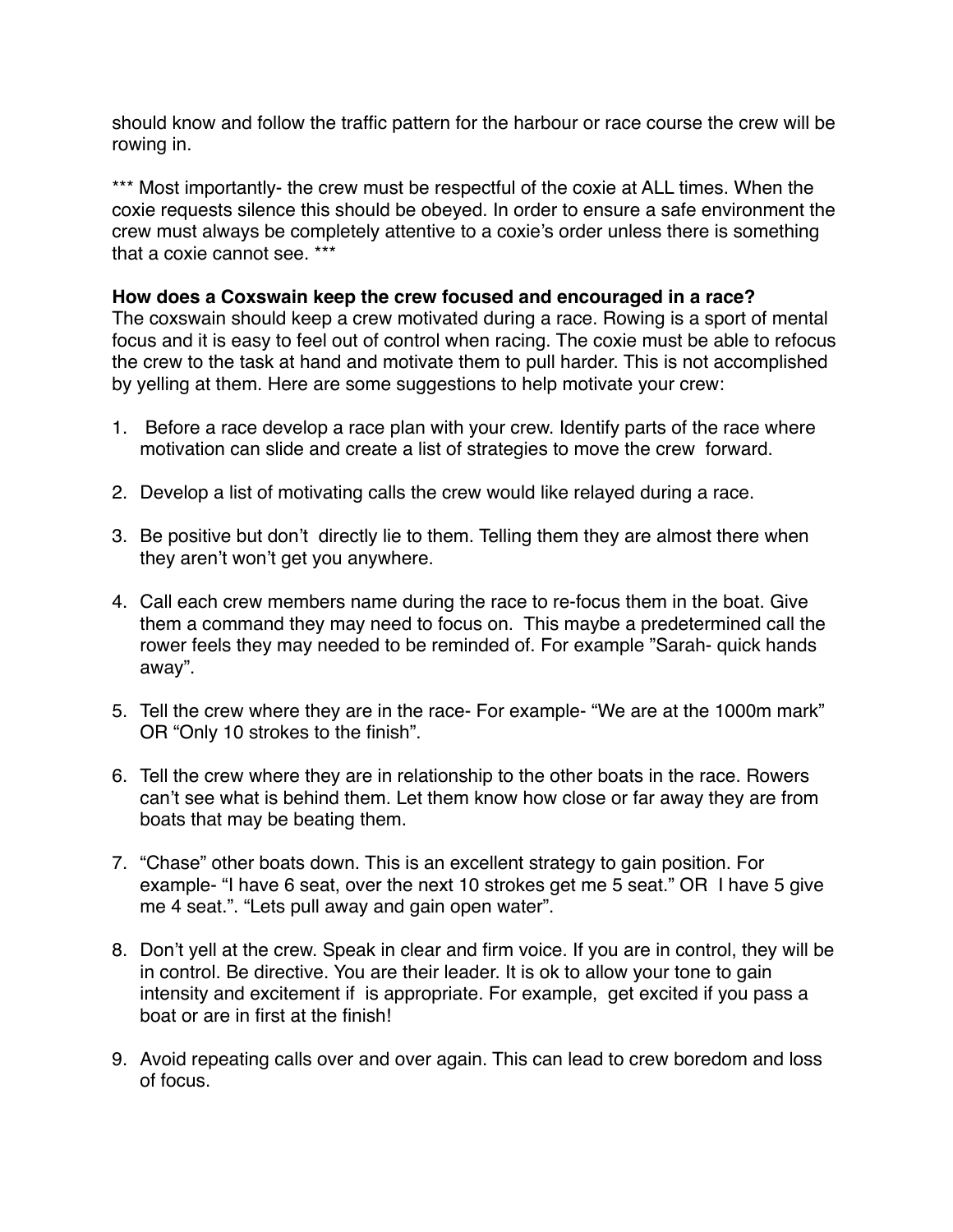# **On Dry Land**

On dry land the coxswain is responsible for:

- organizing the crew
- reviewing last minutes instructions before the row
- calling the move of equipment and ensuring safety of the boat, crew and bystanders while equipment is being moved
- making sure the cox box is charged and ready for a row
- That proper safety equipment is in place if required ( life jackets, whistles)

#### Common Dry Land Calls:

- 1. **"Hands on"** Grab onto the boat and prepare to move it. Other variations: " all eight hands on", "Everybody hands on".
- 2. "**Up in 2. One. Two. Up. "** used when lifting boats off slings or racks.
- 3. **"Over the head. Ready. Press"** to lift the boat to the over head position. This should be an even lifting motion with one side or end not beating the other to the top.
- 4. **"Split from Bow (stern)"** When boat is pressed over head this command is used to direct rowers to move to the side of the boat for carry. Usually the rowers choose a side starting at either bow or stern depending on which part of the boat will be moving forward first.
- 5. **"Up ( Down) to the shoulders. Ready. Up (down)"** used to lift/lower the boat so that the gunwales are resting on the shoulders.
- 6. **"Down to Waist"** to lower the boat to waist so that the arms are hanging straight down with the gunnals in hand. THis is the easiest position to carry the boat. Rowers should be opposite each other and centered so that no one person is holding the majority of the weight. "Down to waist. Ready. Down."
- 7. **" Roll to Waist. Ready. Roll"** from the overhead position roll the boat down to the waist position on one side. This command is most often used when preparing to transfer a boat to stretchers or into the water off a dock. Be sure to let the crew know what direction to roll the boat if it is not obvious. Ex. " Roll to Waist, roll toward the tower. Ready. Roll".
- 8. **" Heads Up"** Command given LOUDLY to alert the crew and those standing nearby to watch out. This should always be used when someone might not see your shell coming at them. Can be combined with a specific alert- for example" Heads Up. Watch the Bow". OR "Heads up. Watch the Riggers"
- 9. "**Walk it Forward. Ready. Walk"** to walk the boat from one location to the next.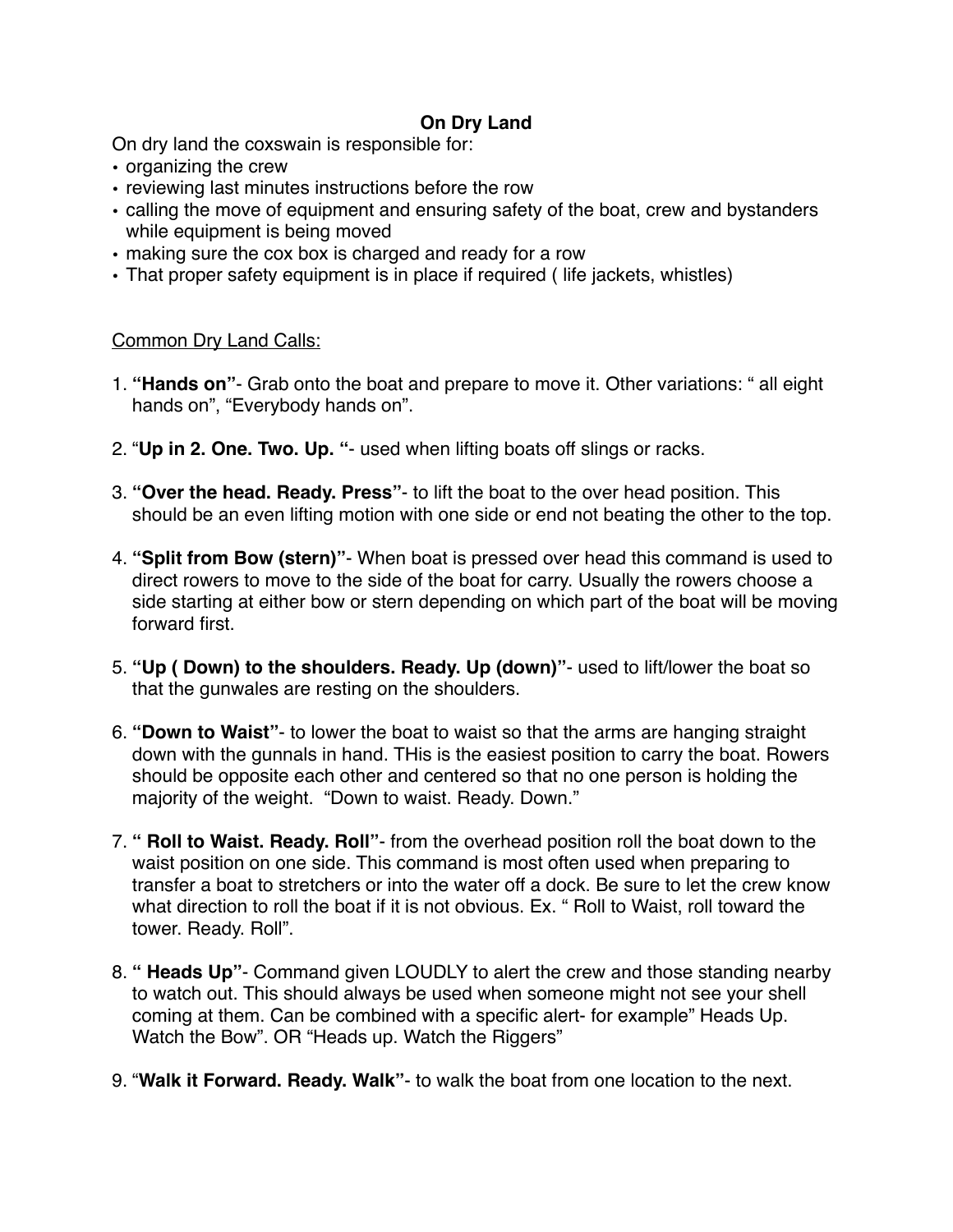10.**" Let 'er run"**- to stop the boat. Used to alert the rowers to stop rowing or walking the boat. This is used on dry land and on the water.

# *Calling the Move from the Racks to the Water- DOCK LAUNCH*

- "**Hands on"** all crew lays hands to prepare and lift the boat
- "**LIft"** all crew lifts the boat from the racks
- **"Bring it out"/"Walk it forward"** all crew walks the boat off the racks and towards the water. Watch to ensure the rudder, bow, stern and riggers do not knock into an obstacle and get damaged. You have to be eyes for the crew while they carry the boat. The walk out can be done at waist or shoulder height depending on crew preference.
- **Swing the Stern/Bow"** Used to turn the boat in order to get it parallel to the river.
- **"Over the heads. Ready. Press"**-Once parallel with the river its time to get the boat turned over.
- "**Take an inside grip"** getting a good grip to roll the boat over
- **"Toe the edge"** all crews move close to the edge of the dock and feel the edge with their toes.
- "**Roll to the water. Ready. Down"** Coxie must watch the rudder to ensure it does not get knocked off on the dock.
- **• "Get your blades"-** the crew should be instructed to get and install their oars. Coxie should remain on the dock and hold the boat. THis is a good time to get the cox box in place**.**
- **• "Water side, Slide your blades across. One foot in and down"-** water side should get in first. The blades should be fully extended before entering the boat to ensure balance.
- **• "Dock side, one foot in and down"-** dock side gets in second followed by the coxie.
- **• "Number off from the bow when your ready"-** this allows the coxie to know when everyone is ready to row.
- **• All hands on the dock. Ready. Shove"-** when ready to launch the crew will all push off the dock together. Check the water is clear before you push off the dock.

# **On the Water**

On the water the coxswain is responsible for:

- safety of the crew and equipment at all times
- communicating instructions to the crew
- motivating the crew
- identifying the crews technical mistakes and offer suggestions for improvement
- being aware of what is around the boat- water conditions, hazards, other boats etc...
- steering the boat
- organizing the practice and implementing the practice plan

# Common On-the-Water Calls:

1. **"Up to the Catch"**- All rowers sitting up at the start of the stroke with oars lying flat on the water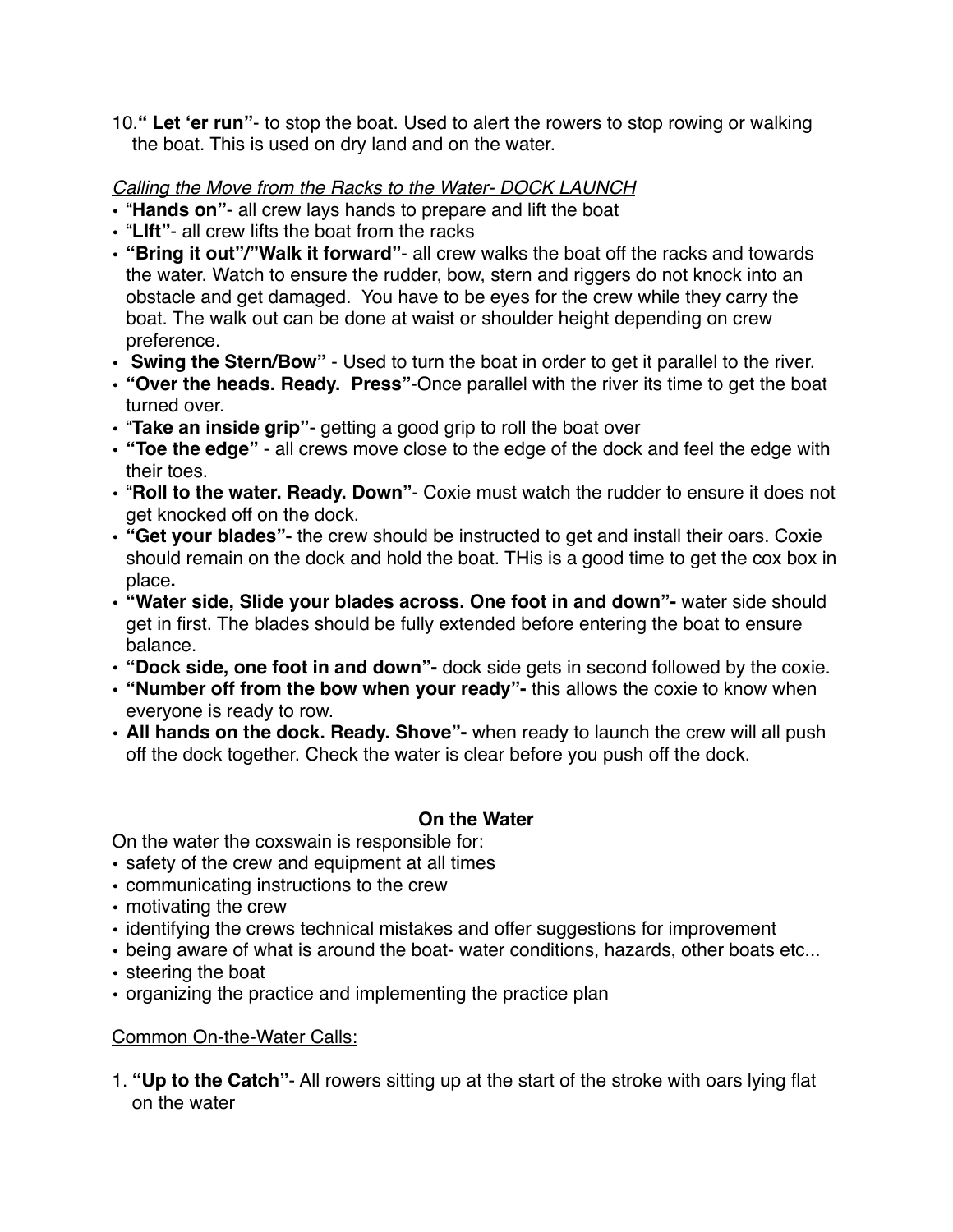- 2. "**Blades ready"** Blades squared in and the water ready to start a stroke. Some times called as "Square on the ready" or shortened to just "Ready".
- 3. **"Hold water"** rowers will stop rowing and hold their oars in the water in a squared position to stop the boat. Ex."All four hold water", "Bow pair hold water"
- 4. **"Hold on Port ( Starboard)"** Having only one side drag their oars in the water on the square to help turn the boat. Can be combined with other calls for example, "port to hold, starboard to row. Ready. Row."
- 5. **"Let 'er Run"** all rowers to stop rowing and let their oars glide OFF the water in a feathered position.
- 6. **"Weighenough"** sounds like ' waynuff'. To have the rowers stop rowing and let their oars glide ON the water. ( NOTE: Not used in our club. We would just call "let er run. Drop the oars")
- 7. **"Power 10 (20, 30 etc)"** call to take a certain number of high power strokes. This means only to increase pressure and rate of the stroke.
- 8. **"Hard 10 ( 20, 30 etc)"** call to increase the pressure of the stroke but not the rate.
- 9. **"Fast 10 ( 20, 30 etc)"** call to increase the rate of the stroke.
- 10. **"Slow the slide"** used to correct a rush of the recovery.
- 11. **"Back it up"** rowing backwards. The blades do not need to be turned in the oarlocks although they can be. ex. "Bow four, back it up"
- 12. "**Tap Down"** push the hands down fully at the finish to give the blade height off the water.
- 13. **"Quick hands away"** moving the hands down and away at the finish. This should be done quickly to maintain balance in the boat. Also can call "Down and Away".
- 14. **"Early"** to indicate that part of the stroke is early. This usually means that the catch is early. Ex. " 6 -seat you're early"
- 15." **Feather"** rolling the blades so they are parallel to the water
- 16. **"Layback"** at the finish, move to a layback position
- 17. "**Ease it off"** row at no pressure in a relaxed manner.
- 18. **"Paddle Through"** often used at the end of a drill to row in a relaxed manner when drill is complete.
- 19. "**Even Pressure"** a reminder to keep pressure on both legs equally in order to keep the boat moving straight.

# *Docking a Boat and Calling the Move back to the Racks*

Before making any landings, look around and make sure that it is safe to stop without impeding anyone else. Be aware of how weather, wind and current may change your course as you bring the boat into land. Ease the boat early to slow it down. If landing on a dock aim the bow into the dock at a SMALL angle ( about 10-20 degrees) and glide or paddle in at a slow pace with only the stern pair/four.

- "**Ease it down"** at least one dock length, away slow the pace.
- "**Stern pair/four arms only"** this keeps the speed of the boat down and allows you control when docking.
- **"Dock side mind your blades"** OR "**Dock side Lean away"** this tells the crew on the dock side of the boat to lift their blades off the dock as they glide over it.
- **"Stroke ( or 7 seat) hold it up"** Ask whoever is sitting closest to you on the WATER side to hold water and this will swing the boat into the dock evenly.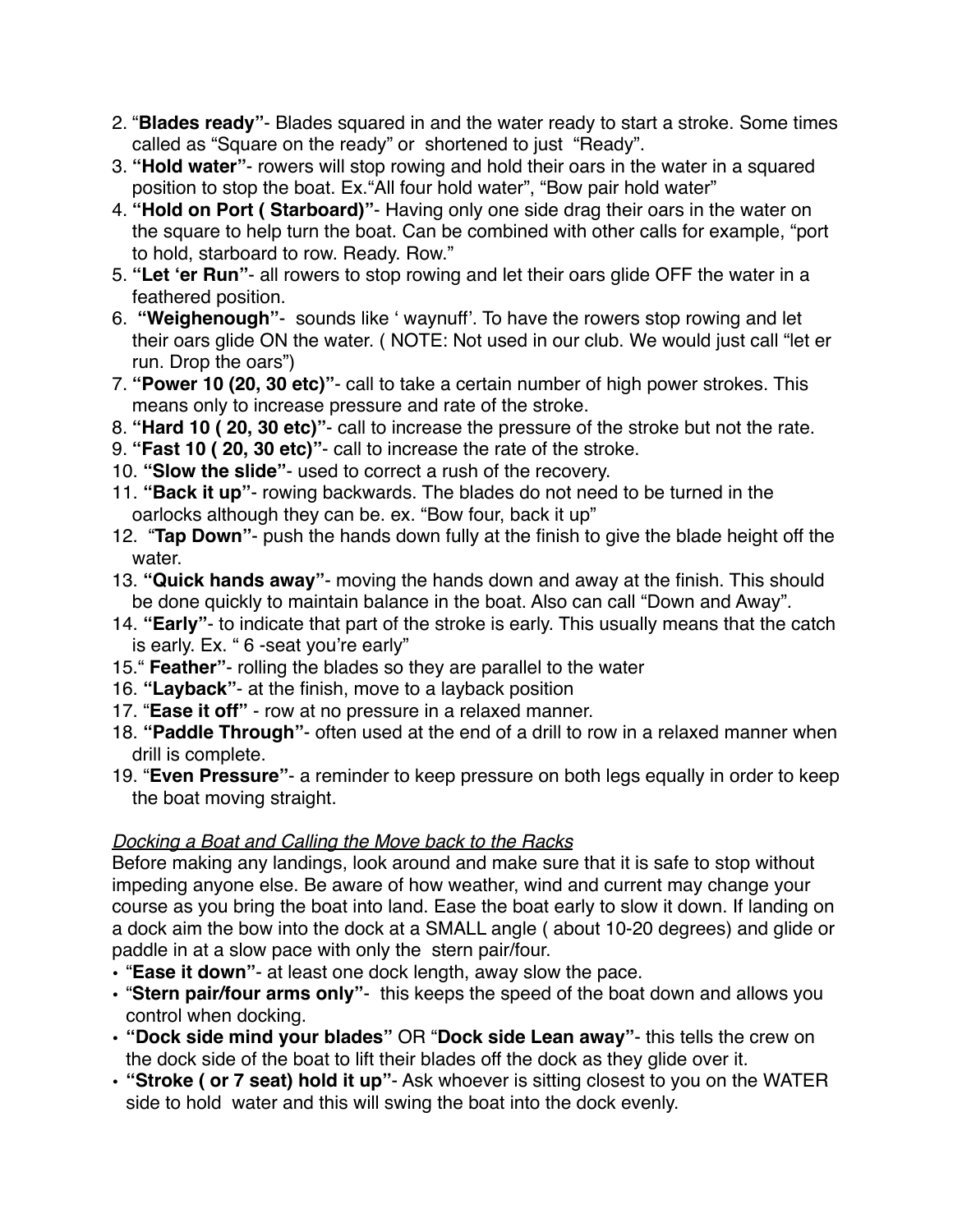- **"Coxie out"** the coxswain should always get out first and let the crew know you are getting out.
- "**Dock side one foot up and out**"- dock side rowers should get out after the coxie.
- "**Water side, one foot up and out"** Water side is last to exit the boat and should bring their blades across with them.
- "**Hands on"** once the blades are stowed and the boat is empty its time to move the boat back to the racks. All of the crew are required for hands on.
- "**Up to Waist. Ready. Up"** lift the boat out of the water to the waist.
- "**Over the Heads. Ready. Press"** bring the boat over the head for positioning.
- "**To the shoulders/waist. Ready. Down."** Bring the boat to the easiest walking position.
- "**Walk it forwards."** Walk to the racks or boathouse.
- "**Mind the riggers"** when walking the boat watch for obstacles.
- "**Onto the racks. Ready. Down."-** at the racks gently set the boat back down. Initiate clean up protocol.

# **Racing and the Coxswain**

The coxswain's most important role is during a race. They are responsible for:

- 1. Calling the race plan.
- 2. Letting the crew know the position of the boat in relationship to other competitors.
- 3. Letting the crew know how far they have raced and what is left.
- 4. Keep the boat running straight and in the allocated race lane.
- 5. Watching for obstacles or hazards.
- 6. Listening to the officials and communicating information to the crew.
- 7. Motivating the crew to keep rowing.

# General Racing Checklist

During the race the coxswain has a lot to do to ensure that the crew is ready to row:

- 1. Before the race walk or bike the course so you know where the boat is going. Make sure you understand traffic patterns and have a general knowledge of water hazards.
- 2. Know your event number and race time. Also know what time you are expected to have your crew and equipment on the dock for launch.
- 3. Have your crew organized and prepared well in advance of launch time. Your crew may want dry land warm up time or a team meeting so ensure that those events are planned with enough time to prepare for launch.
- 4. Make sure all equipment is checked and set up before you get ready to move the boat to the water.
- 5. Listen for the call to get your boat on the water.
- 6. Check your bow number is secured and have your crew move the boat to the launch area.
- 7. Make sure you know which lane you will be in at the start.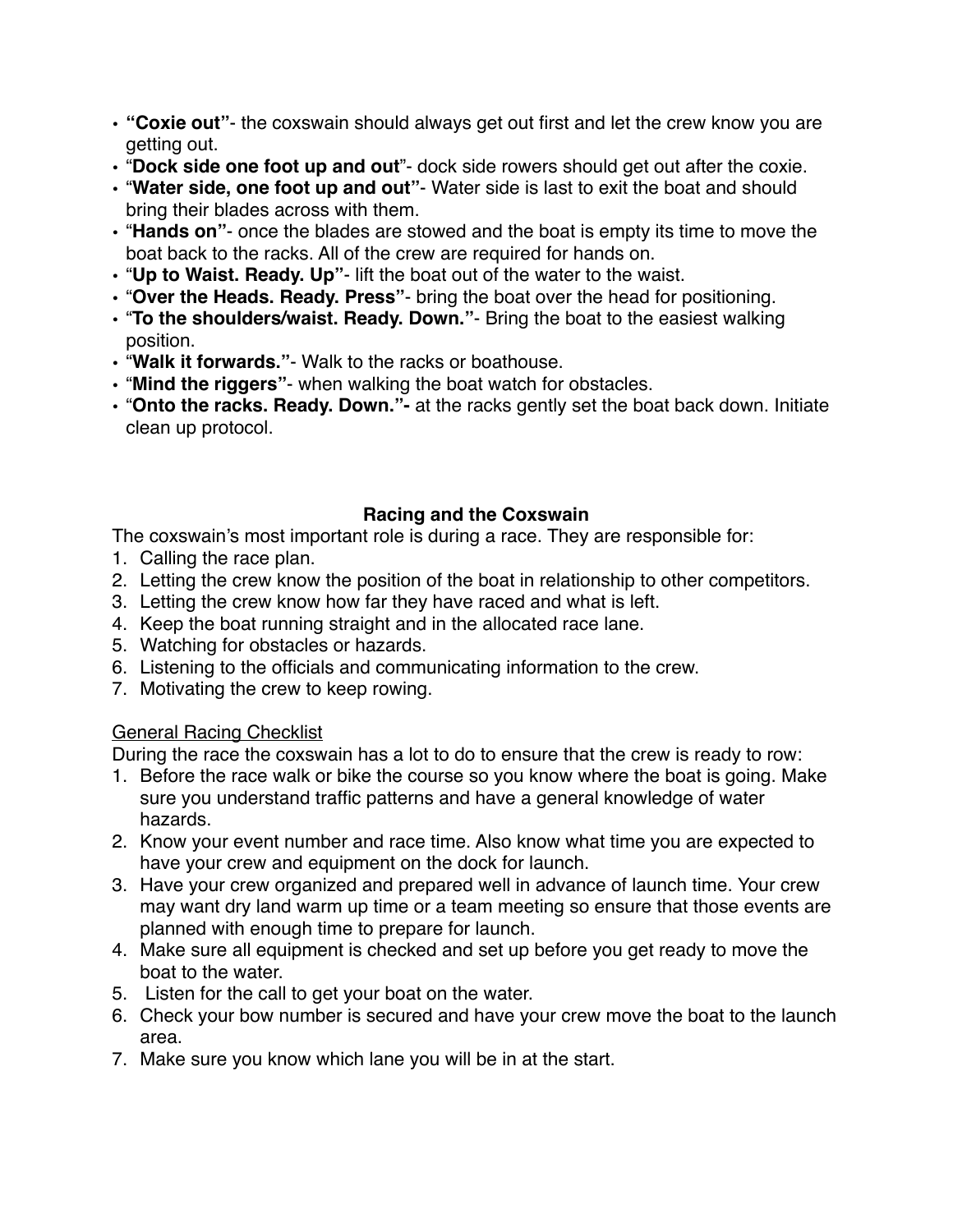- 8. Once on the dock you MUST move quickly to get the boat and crew launched. There is likely limited boat space on the dock and race officials will be insistent that you get moving out onto the water.
- 9. When launched be aware of racing happening around you. Stay out of the racing lanes and move, when safe, into the warmup area.
- 10. Follow the traffic pattern religiously. If an official asks you to redirect your course do so immediately.
- 11. Try to get to the race start area 5-10 minutes before the start.
- 12. If required check in with the race marshall to let them know you are there.
- 13. While you wait have the crew sip water and make any equipment or clothing adjustments. This is a good time to refocus and review the goals of the race.
- 14.Take this opportunity to listen to the races ahead of you being called. Get a sense of how the officials will start your race.
- 15. When your race is called move to the start area and get in your designated starting gate as quickly as possible without panicking your crew. Try to be in position to race with your course lined up with a few minutes to spare. Keep in mind wind direction and whether your crew will need to touch up your course while you wait.
- 16. Make sure your rudder position is straight before you race.
- 17. Listen closely to the starter and acknowledge any warnings they may have for you.

# Types of Races

### *Classic Sprint Race*

The most classic race is a 2000m straight shot however they can be any distance. It is usually a floating or gated start and typically about 6 lanes but can be as little as 2 lanes. The start is called by an official.

Race plans are typically split into:

### **1. The start to 250m**

- 1/2, 1/2, 3/4, full
- wind it up for 5- 1,2,3,4,5
- Ten for the Rate
- Ten for the Power
- Ten to refocus
- Settle in

# **2. 250m- 500m**

Use this opportunity to update the crew on:

- current rate
- their position
- position of the other boats

# **3. 500m-1000m**

The crew will be feeling out of control because of a fast paced start. Make calls to refocus on technique and get them to settle in to a rate. Make calls to focus on the drive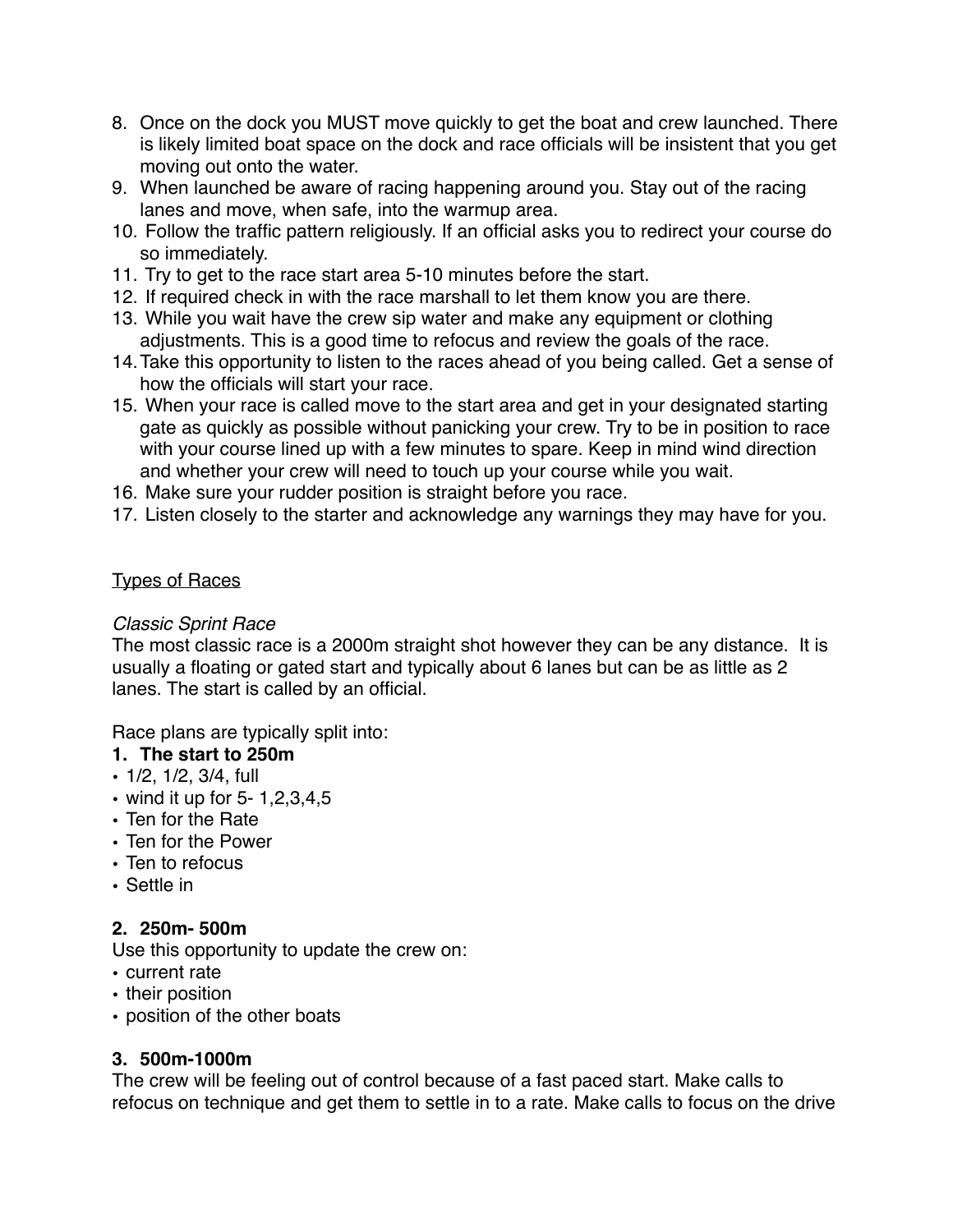and keep the boat moving. Let them know where they are in relationship to other boats and start to plan your move.

### **4. 1000-1500m**

This is the toughest 500m. The crew will be tired, but like the last 500m it is a good opportunity to chase boats. Steer the boat straight and keep the crew informed on rate, position and race duration.

### **5. 500m-250m**

Your crew will be very fatigued by this point. Remind them about technique. Remind them to sit up, breathe and keep rowing a full stroke.Get their heads in the boat. Call them by name with a specific technique reminder. This is your last opportunity to chase. If you have open water you must hold the other crews back. Tell the crew where they are and use what ever calls they find inspiring.

### **6. 250m to the finish**

Sprint to the finish line. Every second counts. Keep them together as they sprint. Remember at this point the crew is hurting. Be relaxed and strong in your voice. Inspire them. Count down the strokes left if you can. Keep rowing until you are SURE you have crossed the finish line.

### *Head Races*

Typically these are longer races (5000m) and may contain turns. Head races are a staggered rowing start and are a timed race. They are much more of a challenge for the coxswain to steer. The coxie should try to steer the shortest course possible because they are a race against the clock. Being aware of the course and possible obstacles is a MUST.

Race plans are typically divided into:

#### **1. Race start**

Head races have a staggered, rowing start. This means the boats row up to the start and through it usually about 10 sec apart. As you approach the line you should be rowing with the whole crew. Build up to a race pressure BEFORE you cross the line.

# **2. Race body**

There is now way to tell how well your boat is doing. Because the start stagger is only about 10 seconds you do have an opportunity to catch slower boats. That said there is also a possibility that faster boats will pass you. Its a good opportunity to motivate the crew to hold them back. If you are passing a slower boat they should make way for you. If you are the slower boat you will need to move over and let a faster boat pass.

Technique is very important to a head race. They are likely 15minutes or more in length. Usually you will need to focus less on keeping higher rates and more on good technique at higher pressure.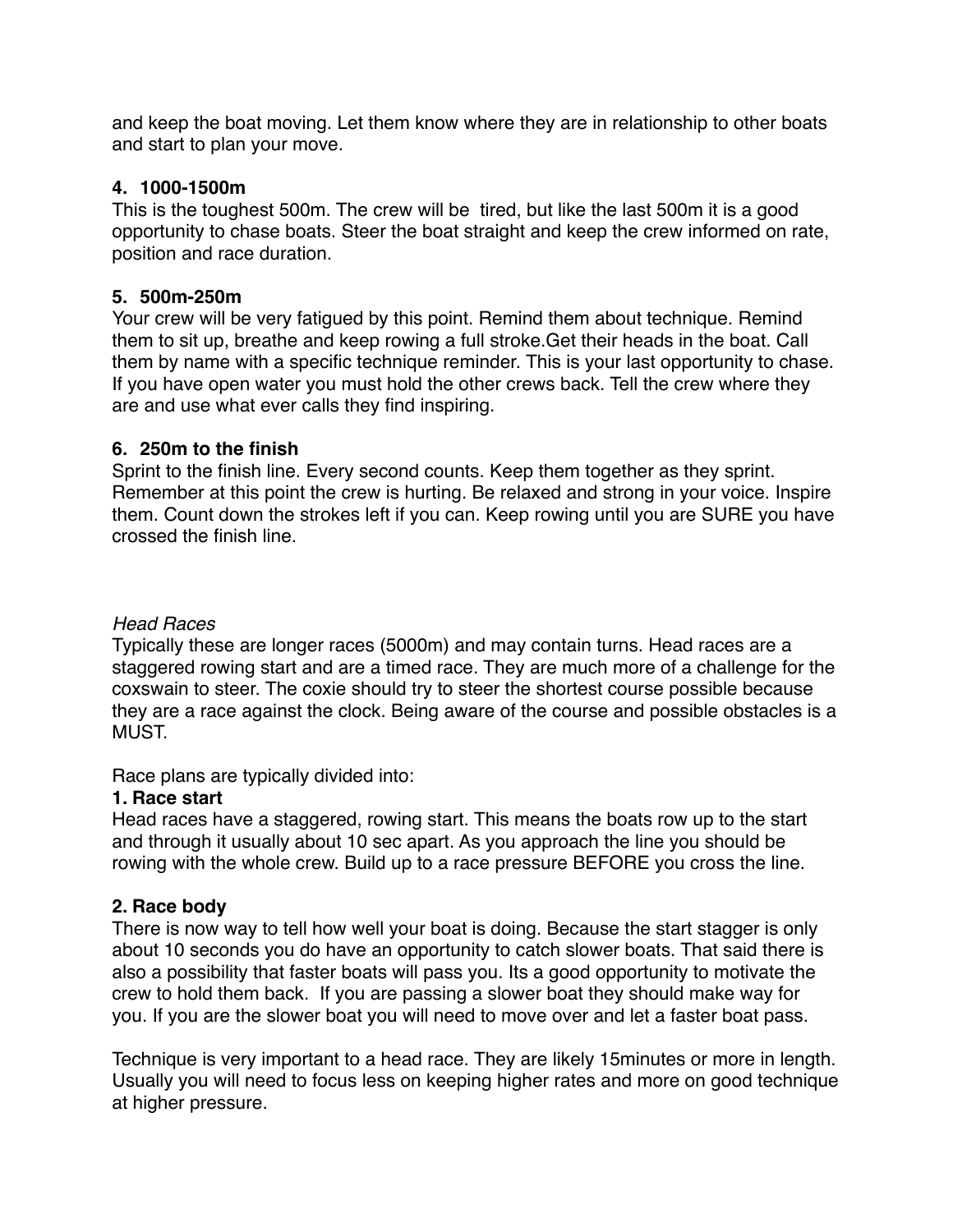Don't forget to motivate the crew. Its a LONG race so don't get stuck saying the same thing over and over-- Your crew will stop listening if you do. This is not the time to make many technical fixes. A small reminder about technique will often help but don't push the issue if its minor. At this point if the crew can't fix it with a simple reminder then they probably aren't going to. However-- don't let a **severe** technical error pass by, it may cost you minutes in your time.

### **3. Race finish**

Always sprint for the finish line. Every second counts. Your crew will be tired so keep them motivated.

# **Coxswain Call List**

# **Common Technique Race Calls**

- Long drive
- Long under the water
- With the legs
- Drive back
- Lengthen out
- Tap it down
- Push back
- Bodies over
- Get sharp
- Legs on together
- Focus
- Focus on the drive ( catch, power, movement, stroke, boat etc...)
- Focus on your boat not the others
- Heads in the boat
- Faster and longer
- Settling in
- With power
- Catches in quick
- Slice through the water
- Catch and push it away
- Drive together
- Quick hands away
- Rotate out to the riggers
- Lengthen with power
- Bury it
- Keep clean
- Remember to breathe
- Sit up tall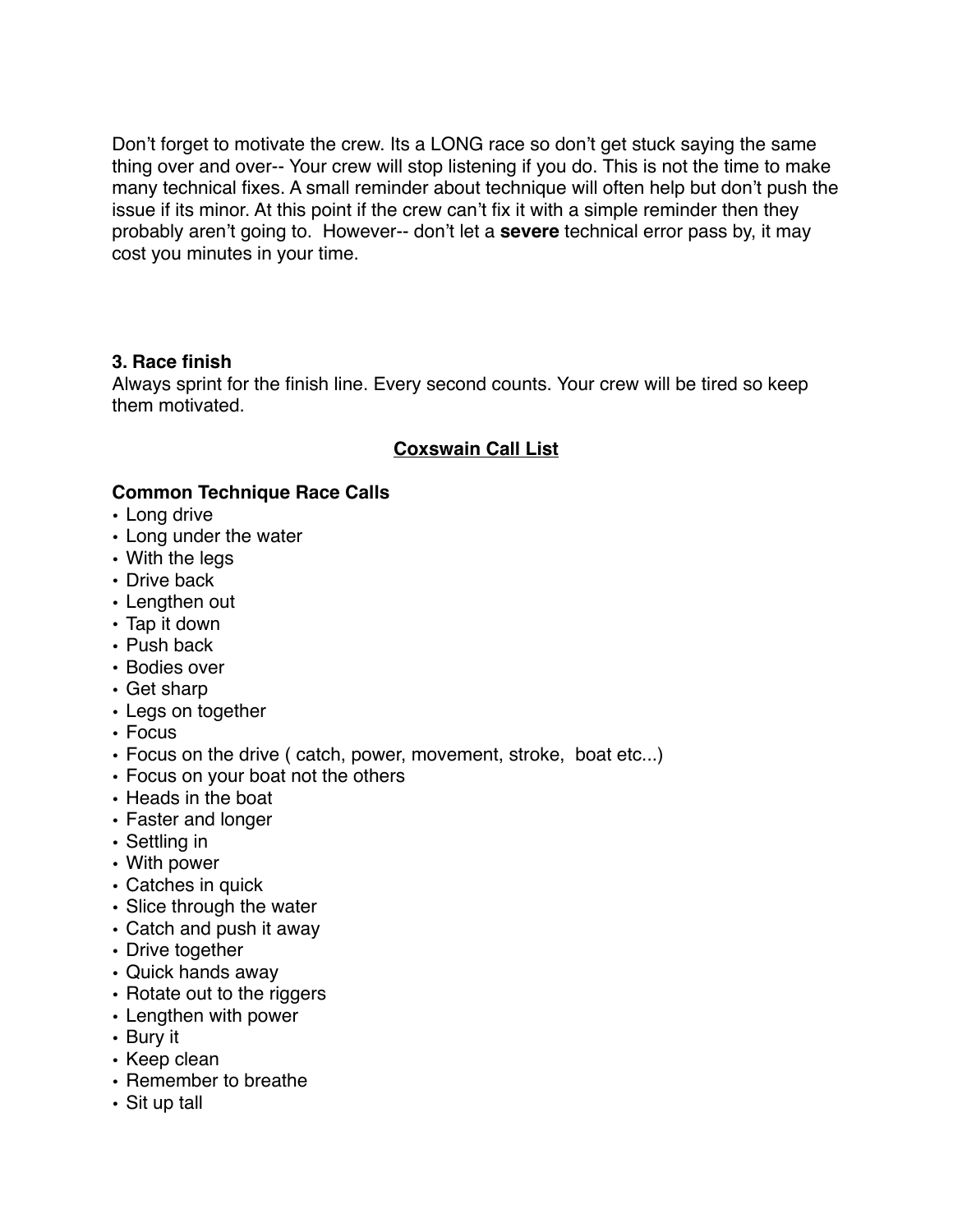- Breath and fire
- Feeling good
- Swing together
- Drive and accelerate
- Settle and Relax

#### **Common Motivational Calls**

- Stand on it
- Squeeze it
- Keep building
- Dig Deep
- Give me everything you've got
- You need to move
- Make the move
- Move NOW
- This is your race
- One crew, together, all the way to the finish
- Take the water, take the race
- Take this race back
- We are not stopping here
- Attack!
- Walking off the drive
- We've got them
- Wipe them out
- Get on it
- Leave nothing on the water
- Empty the tank
- Stroke by Stroke
- They can't touch us
- They know we are coming
- No one can stop us
- Pound it to the finish
- They are fading
- Give me more
- We want more
- We want gold
- This is your time
- Prove yourselves
- Listen to the crowd they are cheering for you
- Go crazy
- Bend the oar
- Pry it around
- Make this boat fly
- Reel them in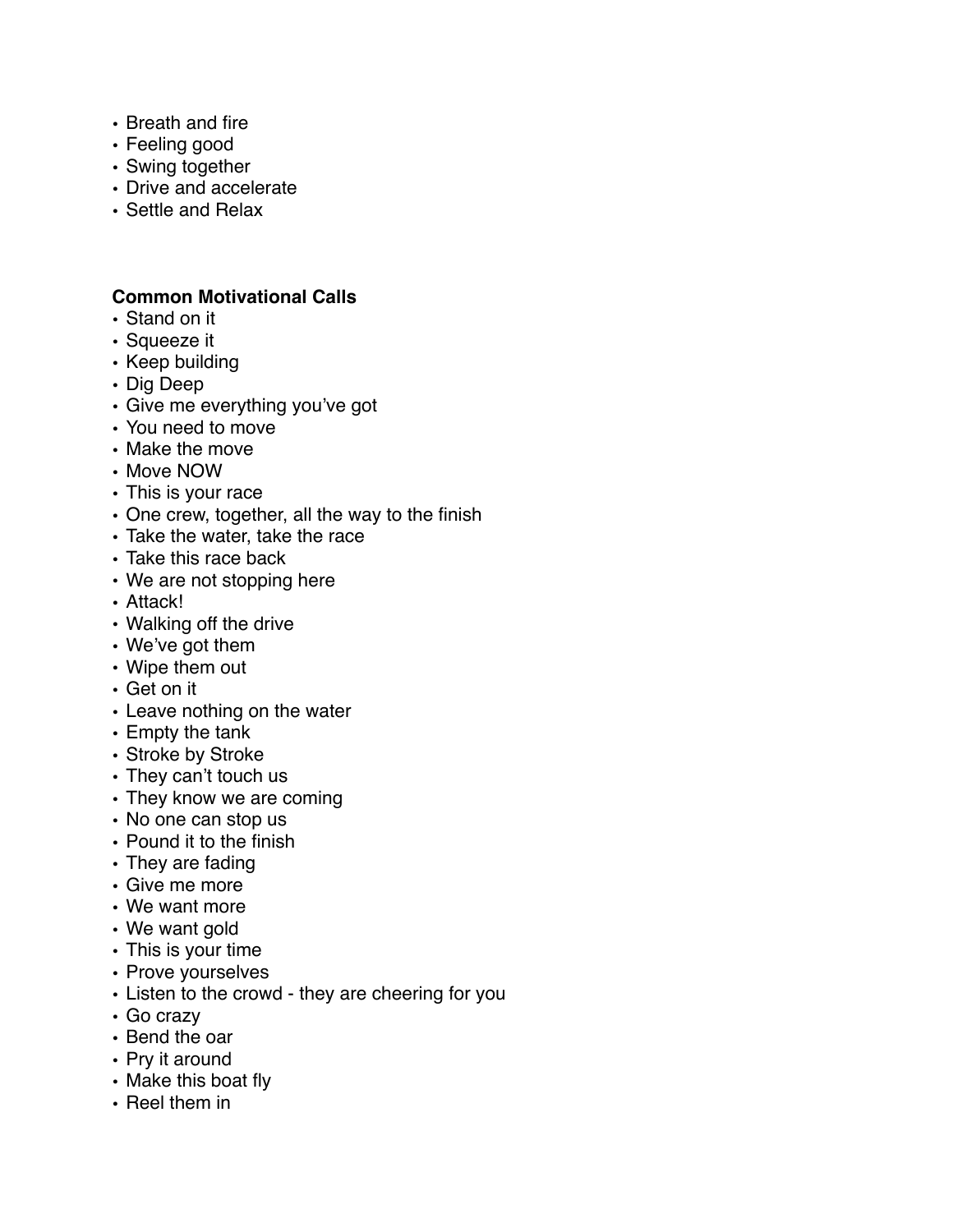- Hold them off
- Keep the fire
- Make your self stronger HERE
- Hang on it
- Show me you want it
- Own it
- Take it here and now. Make the decision
- Make every stroke count.

# **Common Calls for the Catch**

"Quick catch "Lots of backsplash!" "Make that blade disappear!" "Back those blades in!" "Kick!" "Sit-Up!" "Legs!" "Clean Catches!" "CHAAA" - This magically helps them with: a) rhythm b) timing c) aggressive pressure d) if you draw out you "CHAAA" sound then it helps them hold on to it at the finish.

# **Common Calls for the Finish**

"Clean release!" "Clean finish!" "Keep your blade buried!"

"Finish high!"

"Length the puddles"

# **Common Calls for Boat Set Up**

"Set it up!" "It's on port (starboard) side, set it up!" -- whatever side it is leaning towards

"Watch your hand levels, straight in, straight out!" "Keep it up off port" (or starboard- whichever it is resting on) "Don't drop your hands at the catch!" "Keep your hand levels consistent!"

"Work together to set the boat!"

"Square up at the same time"

# **Common Calls for the Swing**

"Move together!" "Find that swing!"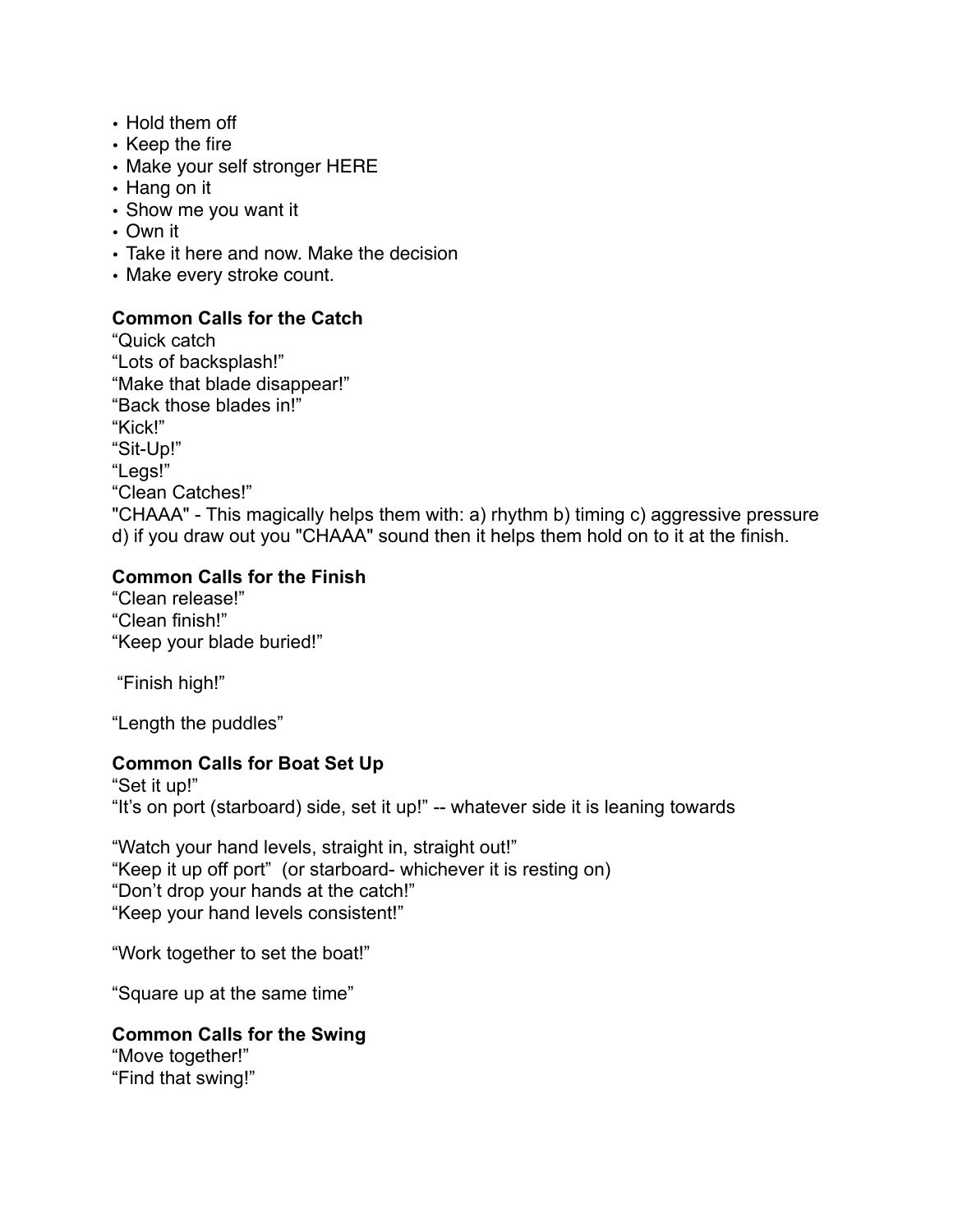"Focus straight ahead."

"Follow the person in front of you!"

"Synchronize with your stroke!" "Think of the drive as acceleration!" "No pauses at the catch, connected stroke!"

"In together, out together!"

"One catch, one release"

#### **Common Calls for the Drive/Release Ratio**

"Long and strong!" "Rhythm!" "Feel the boat the run!" Count the catches and the finishes in the rhythm of an appropriate stroke, such as "Catch-2-3-4!"

#### **Common Calls to Lower the Stroke Rate**

(use a very calm, long cadence in your voice) "Down from \*a rate\* to \*a rate\* in two, down one, down two!" "Lengthen it out!" "Your wheels are inching up the track." "Keep it long!" "Lengthen it out together! Timing!"

#### **Common Calls to Bring up the Stroke Rate**

"Bring it up from a rate to a rate in two, up one, up two!" – The rates are the rate you are at and the rate you need to be at. "Hands are flying, in and away!" "Quick hands out of the bow!"

"Hands away, shoulders follow!" "Quick drive!" "In and away!" "Quick hands!"

#### **Special Considerations**

#### Continue to learn and develop

Develop your own style and ask your crew what motivates them. There is no one simple "magic call" which will make a boat move faster. All crews respond to different things. What works for one boat may not work for another. You should develop a broad base of knowledge so that you can put together the right thing to say at the right time. Don't be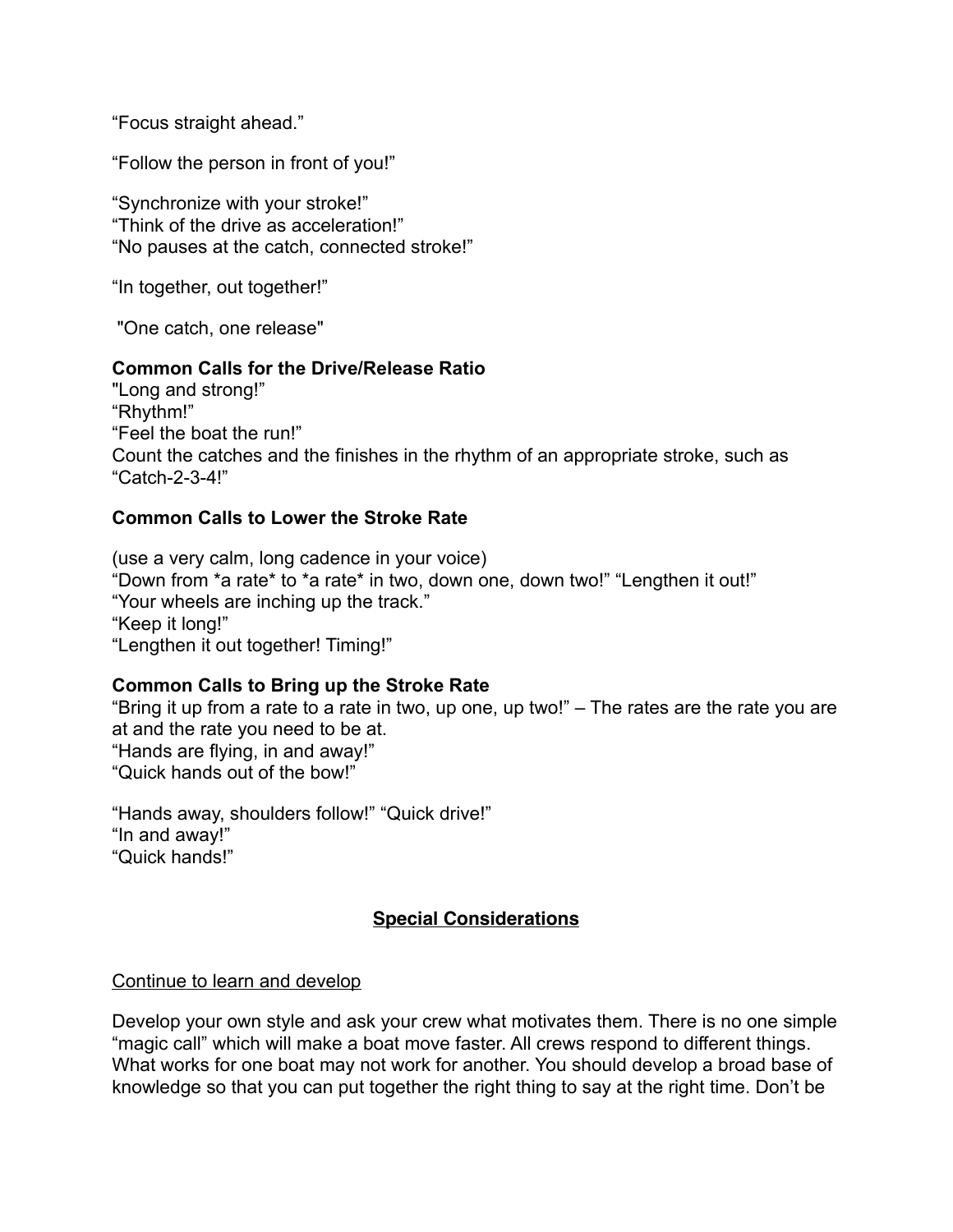afraid to make mistakes, sometimes calls just don't work. Learn from your mistakes. Learn from other coxies.

#### Earn respect

As a coxswain you have responsibility. Don't go on a "power trip". Don't let yourself sound bossy or your crew will immediately tune you out. Learn how to work with the other members of your team. If your crew respects you and trusts you, you will have a much better experience and will be more likely to win. It's not about you telling them what to do; it's about you helping them get the most out of their boat. Ask others how you come across, and be willing to accept their answers. Workout with your crew on dry land. If they have seen you pull harder they will likely pull harder for you.

#### Prepare for the Weather

Coxies are still in the boat and can get very cold on cool days. Dress warmly and let your coach/crew know if you are to cold to continue. Bring warm blankets if needed. On hot days dress very lightly, wear sunglasses, sunscreen and a hat. Bring lots of water

#### Coxswain's Tools and Equipment

The most important piece of equipment used by the coxswain, other than the boat itself, is the Cox Box. This is a compact and sophisticated (and expensive) electronic device which gives the cox various readings in the boats, most commonly strokes-per-minute (spm) and the clock.

The Cox Box should be treated with extreme care because there are a limited number of them belonging to the club, and they are relatively fragile if handled improperly. Always carry the CB by the attached handle— NEVER CARRY IT BY THE HEADSET WIRE. Also, be careful when plugging the unit into either the boat or the recharger. The connection pins bend easily if they are not aligned properly.

Any self-respecting coxswain will own a watch with a stop-watch function. Coxswains should also carry with them a small bag of tools including: -A 7/16" wrench -A stopwatch

-An adjustable wrench which opens up to 3/4" -A phillips screwdriver -A roll of black electrical tape -A roll of athletic tape

-Some Band-aids -A small bag of spare parts ( 7/16 nuts, washers, rigger spacers. -A whistle (3 short burst is a universal call for help)